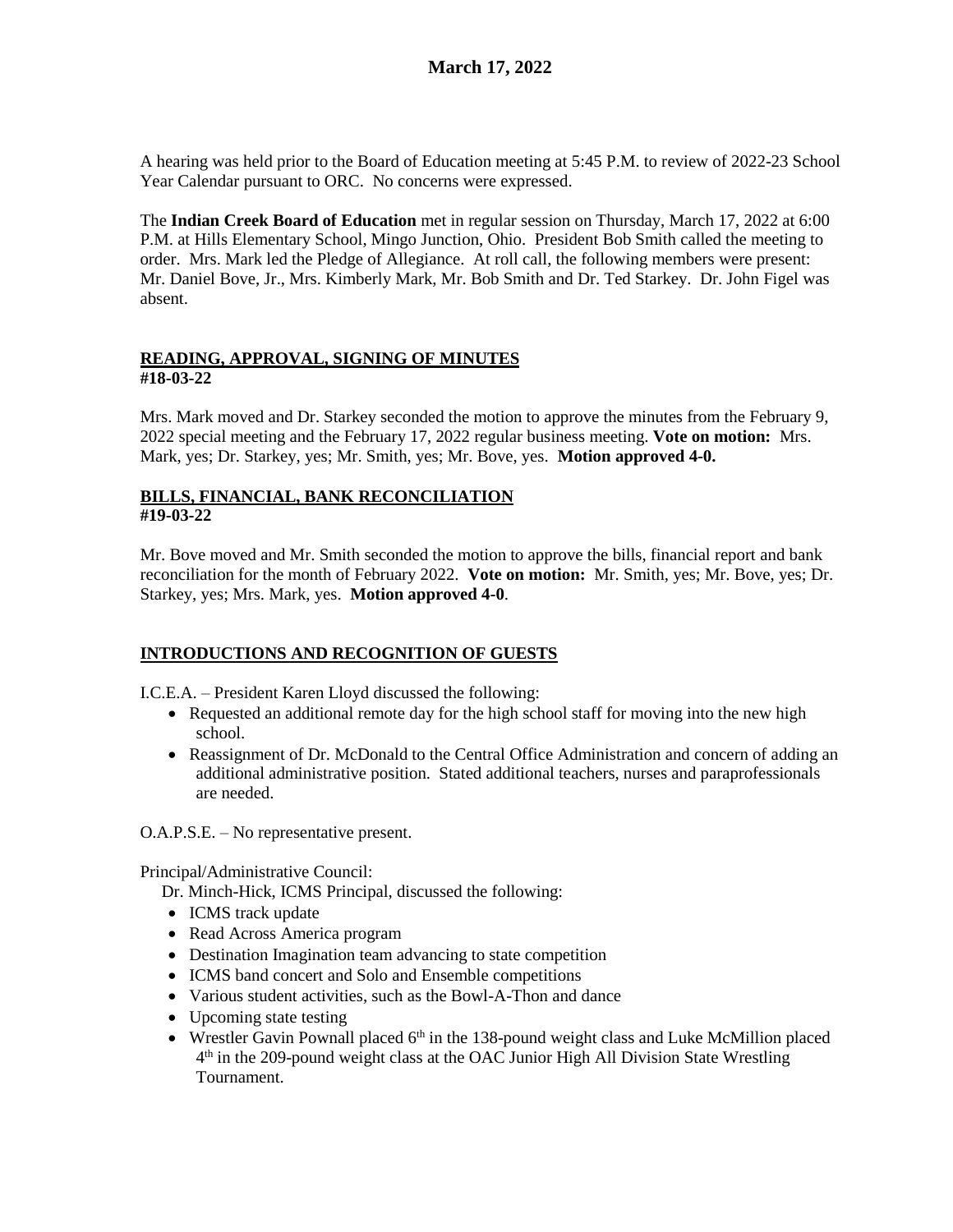# **March 17, 2022**

Ms. Minto, Hills Elementary Principal, discussed the following:

- Read Across America program with the ICMS Media Club students dressing up in various Dr. Seuss characters and read Dr. Seuss books to students
- Hills Elementary National Honor Society
- Book Fair
- Professional development and collaboration of the  $4<sup>th</sup>$  and  $5<sup>th</sup>$  grade teachers
- $\bullet$  ICHS Key Club wrote letters to all  $4<sup>th</sup>$  grade students for Absolutely Incredible Kid Day, wishing them good luck in middle school next year.
- Book Vending Machine purchased and donated by the Hills Elementary PTO. Students can earn tokens through the PBIS Program and purchase books from the vending machine.

Food Service Director, Mr. Eric White, discussed the following:

- ICMS Cafeteria staff were recognized by The Nutrition Group's "#Moments Matter" program and were featured in their monthly magazine for doing an amazing job in exceeding the student's needs.
- Hershey's Ice Cream sales at ICMS Café
- School Breakfast Week

# **COMMUNICATIONS** - None.

#### **EXECUTIVE SESSION #20-03-22**

Mrs. Mark moved and Mr. Bove seconded the motion to go into executive session as marked below:

- 1. To consider one or more, as applicable, of the check-marked items with respect to a public employee or official:
- a. \_\_\_Appointment
- **b. \_ Employment**
- c. \_\_\_Dismissal
- d. \_\_\_Discipline
- e. Promotion
- f. \_\_\_Demotion
- g. \_\_\_Compensation
- h. \_\_\_Investigation of charges/complaints (unless public hearing requested)
- 2. To consider the purchase of property for the public purposes or for the sale of property at competitive bidding, if premature disclosure of information would give an unfair advantage to a person whose personal, private interest is adverse to the general public interest.
- 3. Specialized details of security arrangements where disclosure of the matters discussed might reveal information that could be used for the purpose of committing, or avoiding prosecution for, a violation of the law.
- 4. Matters required to be kept confidential by Federal law or State statutes.
- 5. Preparing for, conducting or reviewing negotiations with public employees concerning their compensation or other terms and conditions of their employment.
- 6. In-person conferences with an attorney for the Board concerning disputes involving the Board that are the subject of pending or imminent court action.
- 7. Consideration of confidential information related to the marketing plans, specific business strategy, production techniques, trade secrets or personal financial statements of an applicant for economic development assistance, or negotiations with other political subdivisions respecting requests for economic development assistance provided that:
	- A. The information is directly related to a request for economic development assistance that is to be provided or administered under provisions of State law authorized in Ohio Revised Code Section 121.22(G)(8)(1), or involves public infrastructure improvements or the extension of utility services that are directly related to an economic development project and
	- B. A unanimous quorum of the Board has determined by a roll call vote the executive session is necessary to protect the interests of the applicant or possible investment or expenditure of public funds to be made in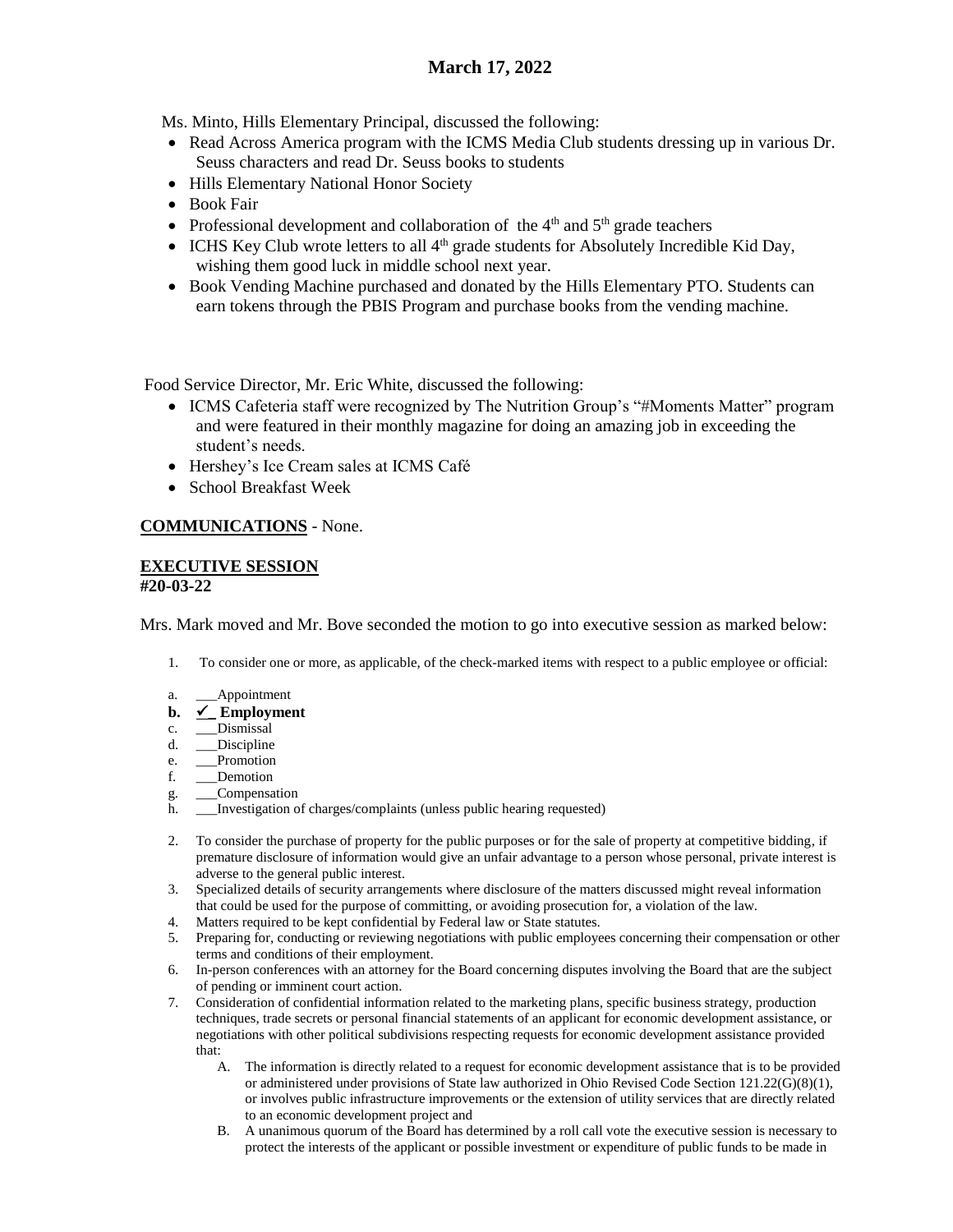# **March 17, 2022**

connection with the economic development project. Conferences with an attorney for the public body concerning disputes involving the public body that are the subject of pending or imminent court action. NOW, THEREFORE, BE IT RESOLVED, that the Indian Creek Local School District Board of Education, by a majority of the quorum present at this meeting, does hereby declare its intention to hold an executive session of items **1 b** as listed above.

**Vote on motion:** Mr. Bove, yes; Mrs. Mark, yes; Dr. Starkey, yes; Mr. Smith, yes. **Motion approved 4-0.** Time: 6:16 P.M.

Executive session ended at 7:05 P.M. and the meeting resumed.

### **OLD BUSINESS** – None.

#### **ACCEPT ADDENDA #21-03-22**

Mrs. Mark moved and Mr. Bove seconded the motion to accept an addendum to include New Business Items I and J and Personnel Items D and E. **Vote on motion:** Mrs. Mark, yes; Mr. Smith, yes; Dr. Starkey, yes; Mr. Bove, yes. **Motion approved 4-0.**

#### **NEW BUSINESS**

#### **APPROVAL OF ITEMS A THROUGH J #22-03-22**

Mr. Smith moved and Dr. Starkey seconded the motion to approve items A through J under New Business.

### **A. Bills to Be Considered, Over \$5,000.00 and/or Improper Procedure**

 The Treasurer recommends payment of the following invoices that have been submitted for payment:

| <b>VENDOR</b>                     | <b>AMOUNT</b> | <b>DESCRIPTION</b>                                                        |
|-----------------------------------|---------------|---------------------------------------------------------------------------|
| McGraw-Mill Education, Inc.       |               | \$23,089.32 Reading Wonders digital learning software licenses            |
| Fun and Function                  |               | \$13,789.93 Sensory room items for CCE                                    |
| Hammond Construction              |               | \$8,516.73 Hills Project LFI construction costs                           |
| lChase Visa                       |               | \$8,986.00   2021 Workers' Comp True-Up                                   |
| Healthcare Billing Services, Inc. |               | $$11,416.46$ Medicaid billing                                             |
| IST Ohio                          |               | \$21,393.00 Laser engraver (Expanding Opportunities for Each Child Grant) |

### **B. Agreement – GAAP Compilation Services**

 The Treasurer recommends entering into a one-year agreement for fiscal years 2021-2022 with the Auditor of the State of Ohio, Local Government Services Section to provide compilation services for GAAP-basis financial reporting at a cost not to exceed \$10,050.

### **C. Establish Fund and Appropriate**

 The Treasurer recommends that fund 461-9022, High Schools That Work SREB Presentation Grant, be established and that \$2,000.00 be appropriated.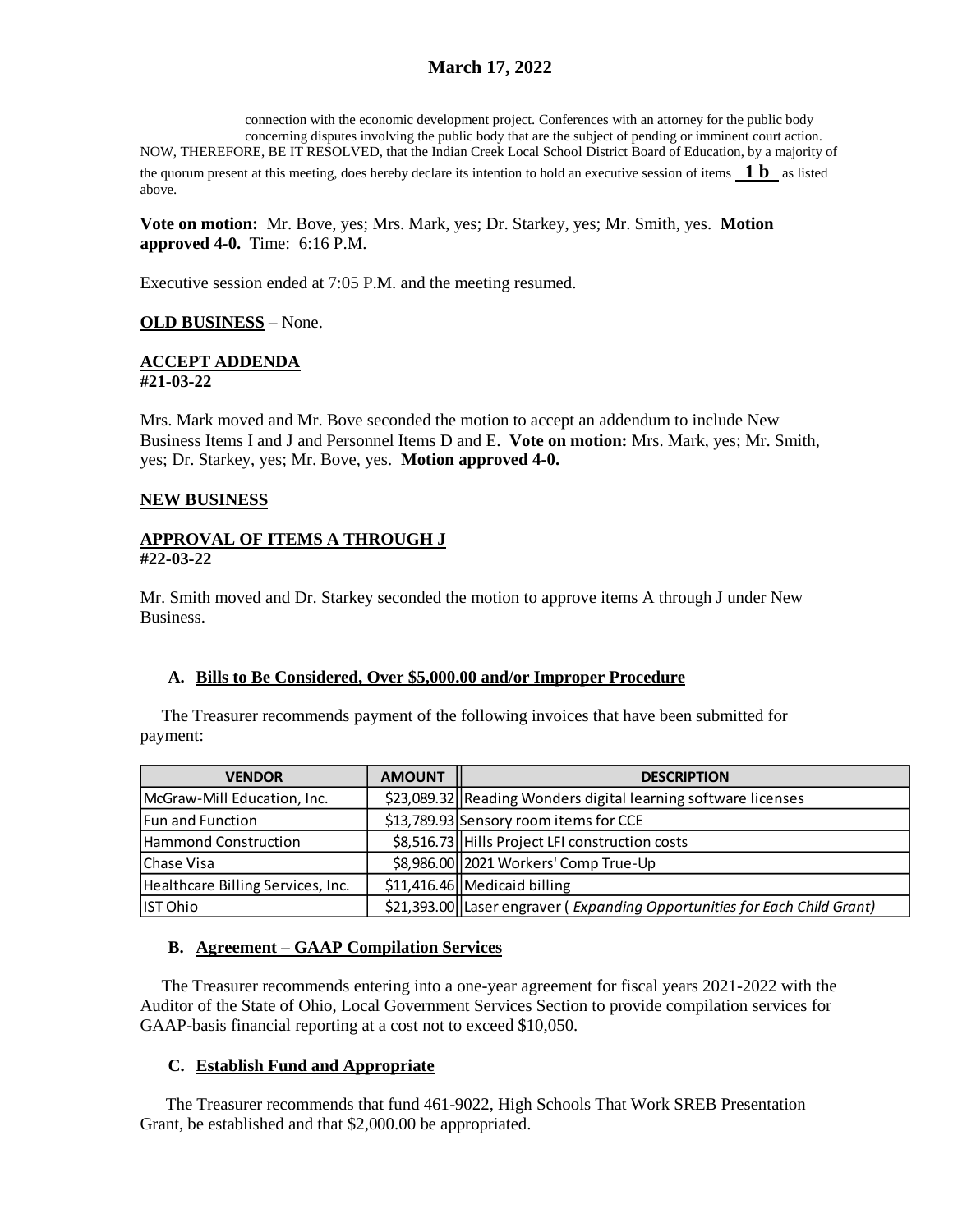### **D. Establish Fund and Appropriate**

 The Treasurer recommends that fund 507-9822, ARP Homeless Round II Grant, be established and that \$10,946.66 be appropriated.

### **E. Establish Fund and Appropriate**

 The Treasurer recommends that fund 507-9922, ESSER I FY22, be established and that \$57,798.43 be appropriated.

## **F. 2022-23 Calendar**

 The Superintendent recommends the Board accept the District Calendar for the 2022-23 school year and any changes or adjustment that might arise.

## **G. Agreement – Full Spectrum Marketing**

 The Superintendent recommends the Board enter into an agreement with FSM (Full Spectrum Marketing) for district services for a term of January 2022 to December 2022.

## **H. Cross Creek Elementary School Trip**

The Superintendent recommends the Board approve Cross Creek Elementary School Trip to the Pittsburgh Zoo for all PreK-4th grade students on May 11, 2022 utilizing ICLSD bus transportation. The trip will be funded through joint fundraising efforts between the Principal fund and PTO. The total cost of the trip is \$5,916.00.

# **I. Agreement – Sedgwick – Workers Compensation Administration**

The Treasurer recommends entering into an agreement with Sedgwick for workers compensation administration, unemployment compensation administration and safety administration services for the group retrospective rating program for the enrollment period of January 1, 2023 through December 31, 2023 for \$5,135.00. The service agreement is in association with the Ohio School Boards Association and the Ohio School Business Officials Association.

### **J. Agreement – OMERESA – Internet Access**

The Superintendent recommends the Board approve entering into an agreement with the Ohio Mid-Eastern Regional Education Service Agency (OMERESA) to provide access to internet for the District, effective July 1, 2022 through June 30, 2027.

**Vote on motion:** Dr. Starkey, yes; Mr. Bove, yes; Mr. Smith, yes; Dr. Figel, yes; Mrs. Mark, yes. **Motion approved 4-0.**

# **OTHER MATTERS**

### **PERSONNEL**

### **APPROVAL OT ITEMS A THROUGH E #23-03-22**

Mr. Bove moved and Dr. Starkey seconded the motion to approve items A through E under Personnel.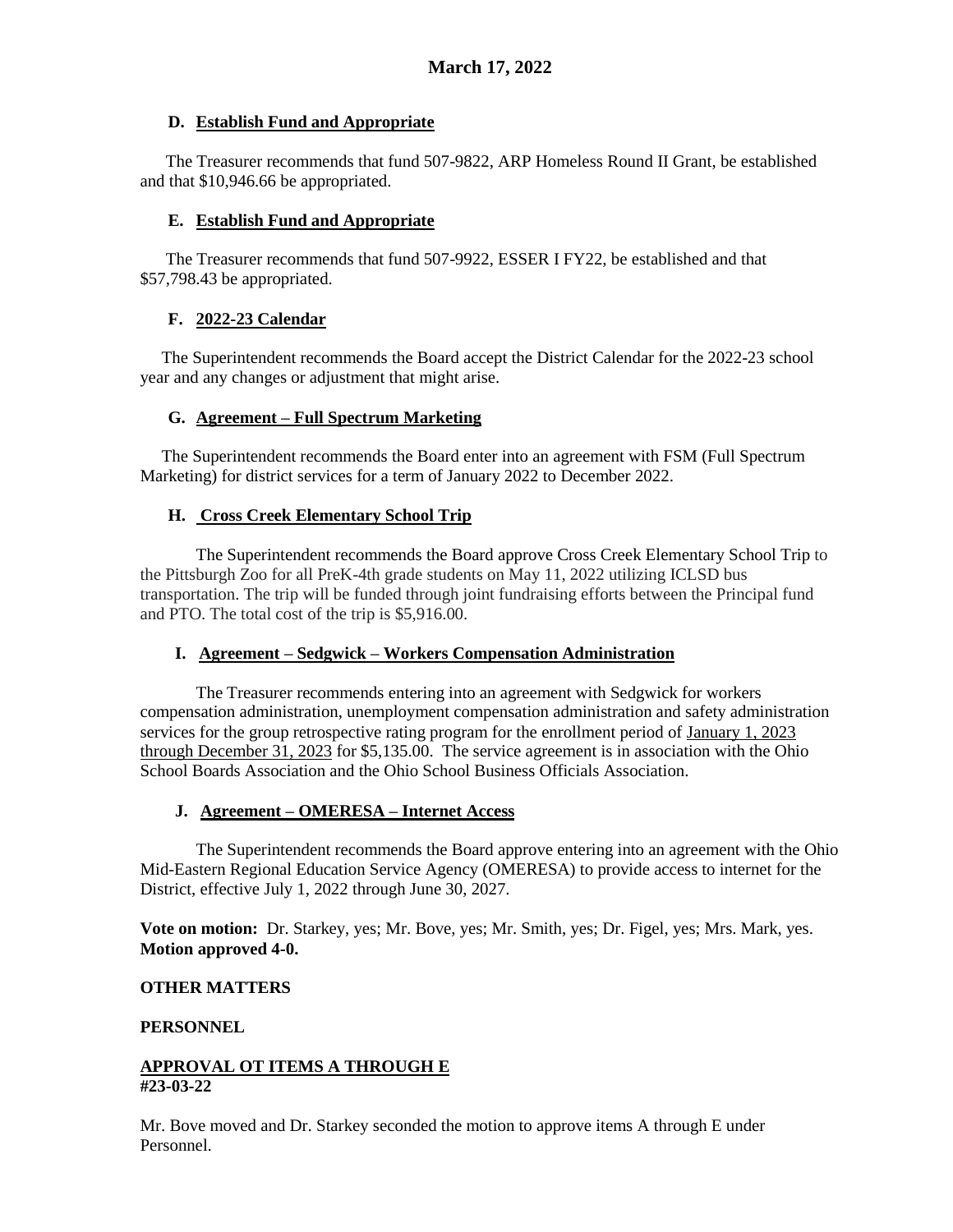# **A. Classified Substitute List**

 The Superintendent recommends the Board approve employment of the following individuals for inclusion on the classified substitute list for the positions listed for which they currently qualify and for any subsequent positions for which they may qualify:

Heather Millhorn - Cafeteria, Custodian, and Bus Driver - pending successful completion of Bus Driver Training, Bus Driver Test, and all pre-employment documents and checks.

# **B. Leave of Absence - Classified**

 The Superintendent recommends that Christine Fenske be place on a leave of absence per O.R.C. Section 3309.41(A) (2), effective December 1, 2021.

# **C. Reassignment – Administrative**

The Superintendent recommends the Board approve the reassignment, effective July 1, 2022, of Dr. Nicole McDonald from Cross Creek Elementary Principal/Curriculum Director/Title I Coordinator to Central Office assignment as Curriculum Director/Title I Coordinator/Pre-School Coordinator/District Testing Coordinator/Gifted Coordinator.

# **D. Resignation – Classified**

The Superintendent recommends the Board accept the resignation of Sharon Carroll, Bus Attendant, effective 3/9/2022, for personal reasons.

# **E. Employment – Classified**

The Superintendent recommends the Board approve the employment of Patrick Bortner, Bus Driver 5.4 hours per day, 5 days per week, 27.00 hours weekly, 186 days per year (pro-rated), effective March 18, 2022. Approve Probationary Contract, effective March 18, 2022.

**Vote on motion:** Mr. Bove, yes; Mr. Smith, yes; Mrs. Mark, yes; Dr. Starkey, yes. **Motion approved 4-0.**

# **REPORT OF BOARD LIAISONS**

Student Achievement – Mrs. Kim Mark commended the following:

- Students who participated in the Read Across America program
- ICMS wrestlers Gavin Pownall and Luke McMillion for placing in the OAC Junior High All Division State Wrestling Tournament.
- Wished good luck to all spelling bee participants
- $\bullet$  ICHS wrestlers and coaches for placing 6<sup>th</sup> overall in the State Wrestling Tournament.
- ICHS wrestler Austin Starr for placing  $2<sup>nd</sup>$  in the State Wrestling Tournament, 190 lb. weight class
- ICHS wrestler Dominic Paterra for placing  $2<sup>nd</sup>$  in the State Wrestling Tournament, 150 lb. weight class
- ICHS wrestler C.J. Spencer for placing  $6<sup>th</sup>$  in the State Wrestling Tournament, 144 lb. weight class